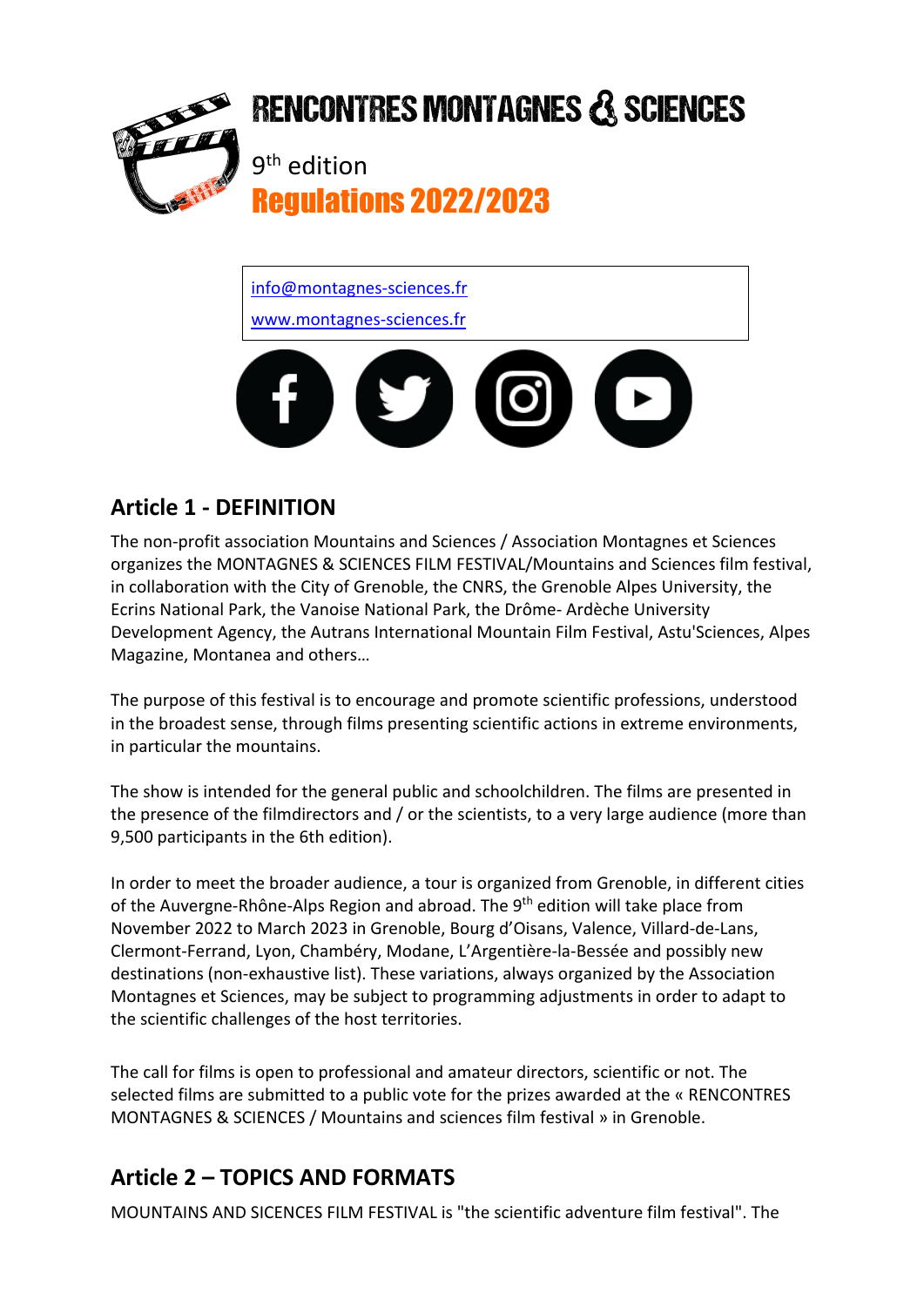program must illustrate the scientific and human adventure lived in the field, in mountain environments and / or extremes of all horizons.

All scientific and technical topics are accepted.

The short formats (from 5 to 30 minutes) are particularly suitable for screenings, while the medium formats (up to 52 minutes max, exceptionally 90 minutes) are sometimes accepted. This a priori priority does not prohibit the use of various formats within each of the sessions, children or road public.

Foreign language films must be subtitled in French.

#### **Article 3 : TAKING PART IN THE COMPETITION**

Two competitions are organized as part of the "RENCONTRES MONTAGNES & SCIENCES/Mountains and Sciences film festival" in Grenoble. The selection of films at the RENCONTRES MONTAGNES & SCIENCES automatically results in their participation in competitions. Participation in this competition is free. Based on their format and content, the programmers determine which of the films selected and scheduled to participate in one or the other of the two competitions:

- Competition for school children (Friday afternoon program in Grenoble)
- Competition for the general public (Saturday afternoon program in Grenoble)

#### **ARTICLE 4 : PRICE AND PRICE DELIVERY**

The Mountains and Sciences film Festival awards two prizes, awarded to film directors:

- Prize for Scientific Adventure Film
- Grand Prize of the Audience of the Scientific Adventure Film

Both are endowed with outdoor hardware, for a value of around 500€ each. They will be given to the directors – or to their representative – during the session, at the end of the RENCONTRES MONTAGNES & SCIENCES in Grenoble.

Whether or not a price is obtained has no impact on the organization's management of film representatives during their screening (see article 10).

The award-winning directors and producers agree to leave a copy of their film with the Association Montagnes and Sciences for the archives of Rencontres Montagnes & Sciences.

The directors and producers of the winning films undertake to mention, on any communication medium relating to the film, the prize won and the RENCONTRES MONTAGNES & SCIENCES 2022 festival.

The organization reserves the right to award one or more « special mentions ».

#### **Article 5 – SUBMISSION**

Film must reach the organizers by June 15, 2022. The organization reserves the right to receive films until August 31 (case by case).

Registration must be done primarily on the platform https://www.shortfilmdepot.com

Alternative submission solution (involving an administration fee of €5 per tenderer, to be paid by check payable to the Association Montagnes et Sciences):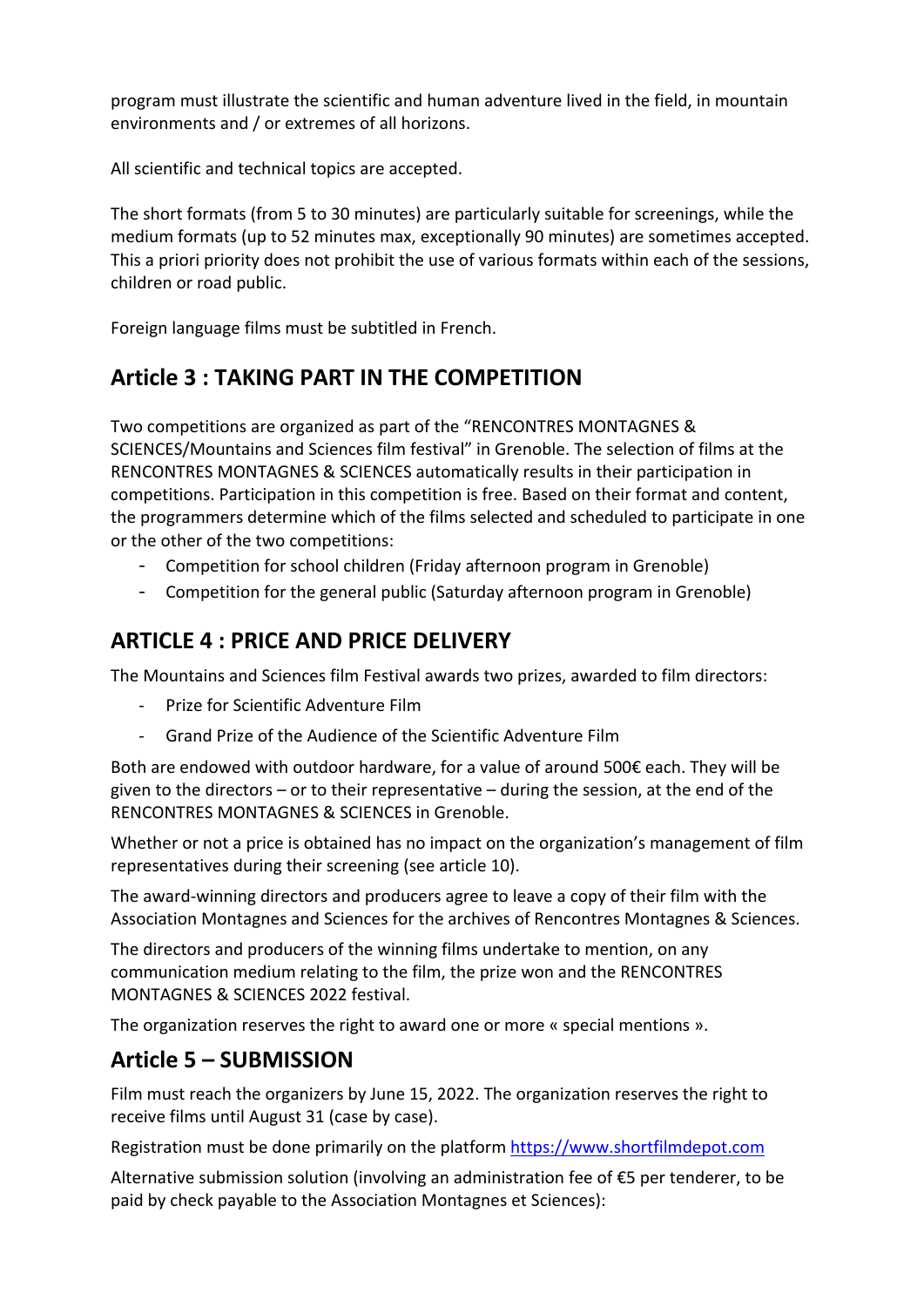- by mail to: Olivier Alexandre, 17 Avenue du Vercors, 38240 Meylan, FRANCE;

- by email to: info@montagnes-sciences.fr

Registration includes the following elements, completed on the registration form attached to these rules:

- The title of the film, its duration (estimated or final), its format
- The full name of the director, his addresses, email and telephone contact
- The name of the production company (ies) if applicable, with email and telephone contact
- a synopsis in 10 lines maximum, the theme(s) covered
- the place, the date, the signature of the person submitting the film
- the request to return the film to the sender, in the case of a DVD or a USB key (provide a postage-paid envelope if necessary)
- a high-resolution visual illustrating the film, in 16/9 or A4 format
- optional, a link to view or download the film, a DVD/BlueRay

If the film is selected in the RENCONTRES MONTAGNES & SCIENCES program, 4 photos of the film will be sent by the candidate to the association for communication of the event (same email address).

Authors, producers and/or directors can submit several works to the organizing committee.

#### **Article 6 – SELECTION AND SCHEDULING**

The selection of films to the program is the sole responsability of the festival organizing committee. It is made up researchers, directors and communication professionals. The programming is based on a selection of films, with regard to the elements described in article 2.

The festival organizing committee will confirm the selection of films selected for screening by email by September 15, 2022.

#### **ARTICLE 7 – JURY COMPOSITION AND DELIBERATION**

Due to its high attendance, it is the audience of RENCONTRES MONTAGNES & SCIENCES who constitutes the jury for the films (3000 to 5000 people).

The jury for the Youth Scientific Adventure Film Prize is made up of the classes present during the Friday afternoon screenings, as well as their supervisors (3000 people).

The jury for the Scientific Adventure Film Prize is made up of the audience present at the screenings on Saturday.

The same film may receive both prizes if it is screened during the 2 screenings.

The Programming Committee authorizes itself to highlight a film which has not received an award and which it considers to have particular qualities: it awars a « special mention from the Programming Committee », without any allocation.

The decisions of the two juries are final and without appeal, left to their entire discretion. No complaints will be accepted.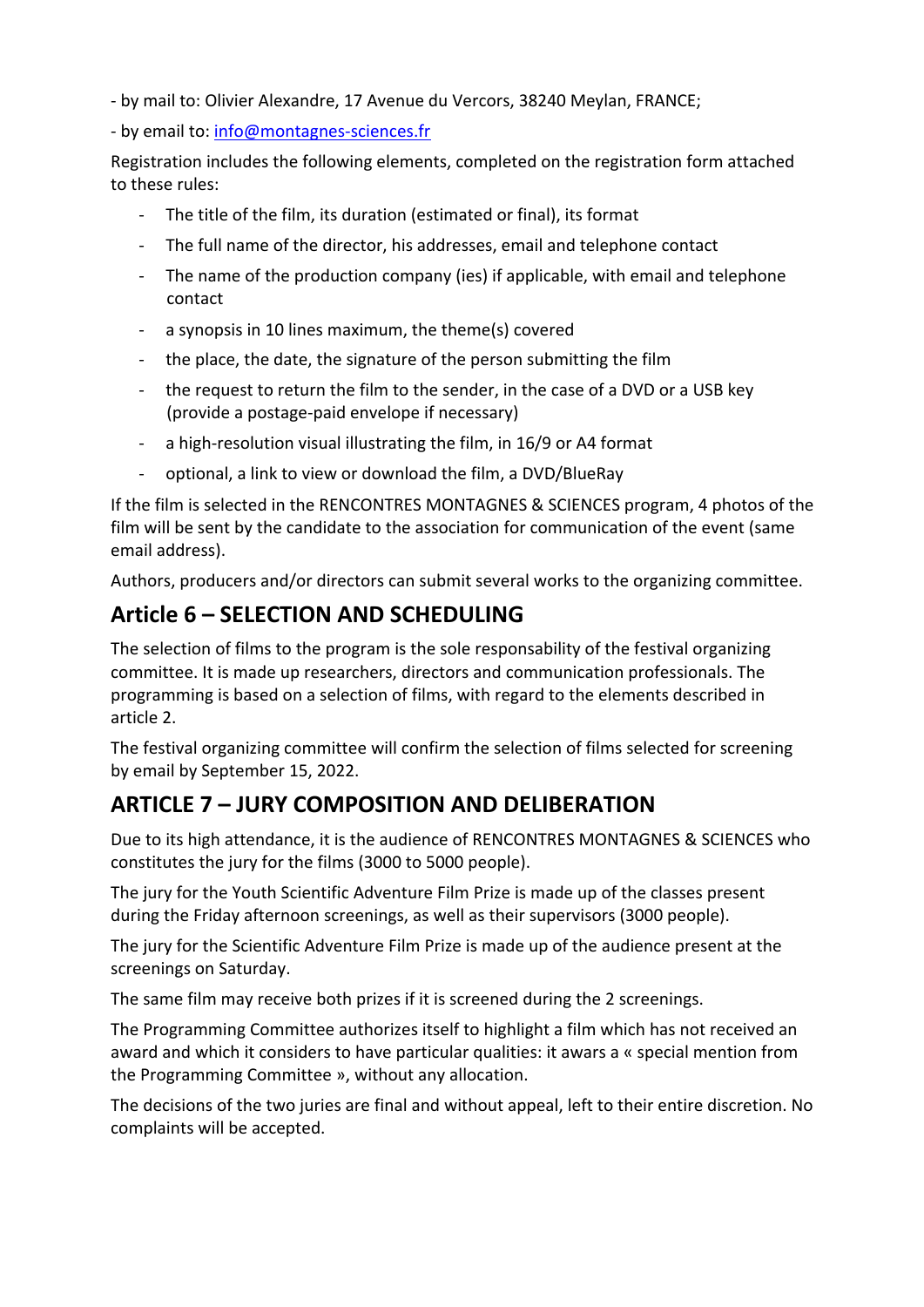#### **Article 8 – MEETING WITH THE PUBLIC**

The film makersand/or the film participants of the selected films are invited to come and present their work during public shows. For the purposes of hosting the screenings, a host will contact the director(s) and/or the protagonists if necessary before the event.

As part of the communication around the event, the association is likely to offer press meetings to directors and scientists.

#### **Article 9 – ADMISSION PRICE**

The RENCONTRES MONTAGNES & SCIENCES/Mountains and sciences film festival are free for schoolchildren and students; they are not free for the rest of the public. The price, within a range, is left to the choice of the spectator (recommended price: 8€). The minimum and maximum amounts of the range are set by the board of directors closer to the event, and may vary from city to city on the tour depending on the local organization.

#### **Article 10 – SUPPORTING FILMMAKERS**

The RENCONTRES MONTAGNES & SCIENCES/Mountains and sciences film festival carry out a support and animation commitment to audiovisual creation around scientific work. Three tools are in place for this:

1/ the organization of meetings between scientists, journalists, directors, and producers in search of documentary subjects;

2/ a partnership with the Mountain Cinema Aid Fund (FODACIM) for an annual financial contrubition of  $\epsilon$  500 to a winning film project;

3/ a minimum fixed fee, paid to the directors of the films scheduled by the festiva for all versions, in addition to travel and accomodation costs (see article 11):

- 300 € for films from 5 to 20 mn (12' TV format)
- 450 € for films from 20 to 40 mn (26' TV format)
- 600 € for films over 45 mn (TV formats of 52' or more)

#### **Article 11 – TRAVEL SUPPORT**

The RENCONTRES MONTAGNES & SCIENCES will pay for the transportation, accomodation and food costs of the directors and/or film participant presenting their film.

#### **Article 12 – SCREENSHOW COPY**

In order to allow projetion in FullHD 16/9 format, the distribution media for the films selected must be compatible with the following formats:

- Computer files (ideally H263 1920x1080)
- Blue-Ray discs

#### **Article 13 – POSTING FEES**

The costs of sending the films are borne by the participants. The same applies to any return costs (see article 3).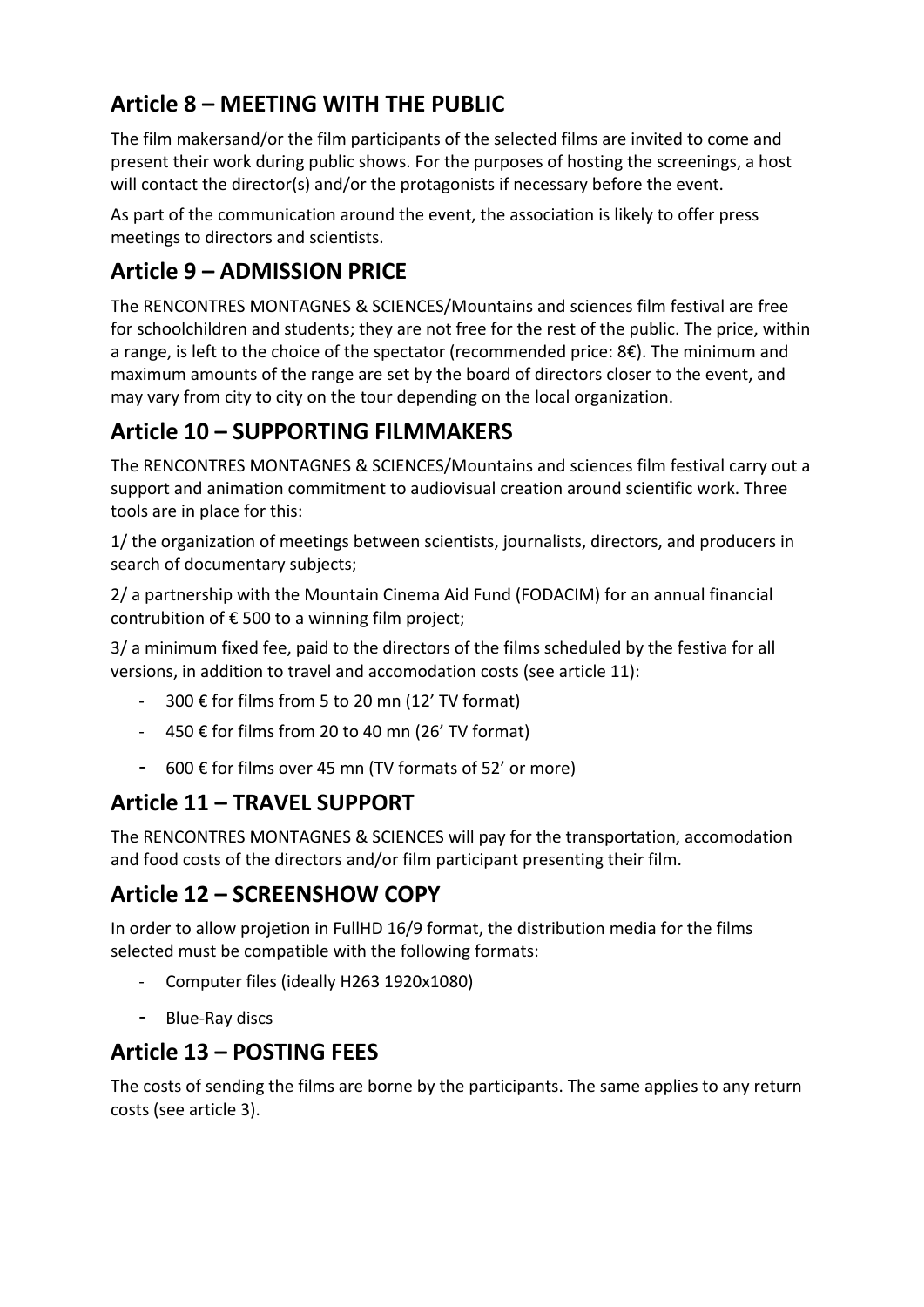#### **Article 14 – RESPONSABILITY DISCLAIMER**

Participants must insure their film for shipment and use made within the framework of RENCONTRES MONTAGNES & SCIENCES, the organization declines all responsability in the event of loss or damage.

The directors solely endorse and secure the rights to broadcast the works, in particular musical soundtracks, used in the documentary films submitted and presented.

#### **Article 15 – IMAGE RIGHTS**

During the festival, all images (films, videos, photos) and sound recordings will be taken on the principle of the tacit consent of those present, and may be used for communication purposes by the association Montagnes et Sciences as well as by the various partners of the RENCONTRES MONTAGNES & SCIENCES.

#### **Article 16 – RIGHTS TO USE WORKS AND DOCUMENTS**

The documents (films, photos, extracts, teasers, original soundtracks…) will be kept by the organization. They will only be used for public screenings under the RENCONTRES MONTAGNES & SCIENCES shows. Any possible projection at the initiative of the association Montagnes et Sciences, outside the festival, will be the subject to a specific request to the director(s) and producer(s).

For the purpose of promoting the event, they can be used free of charge, in the form of extracts of less than 3' (photos, videos, sounds) by the association Montagnes et Sciences. In this sense, the publication of photos, teasers and film extracts is considered authorized and free of charge for the needs of the event.

#### **Article 17 – COMMITMENT**

The registration of films implies acceptance of all the articles of these rules.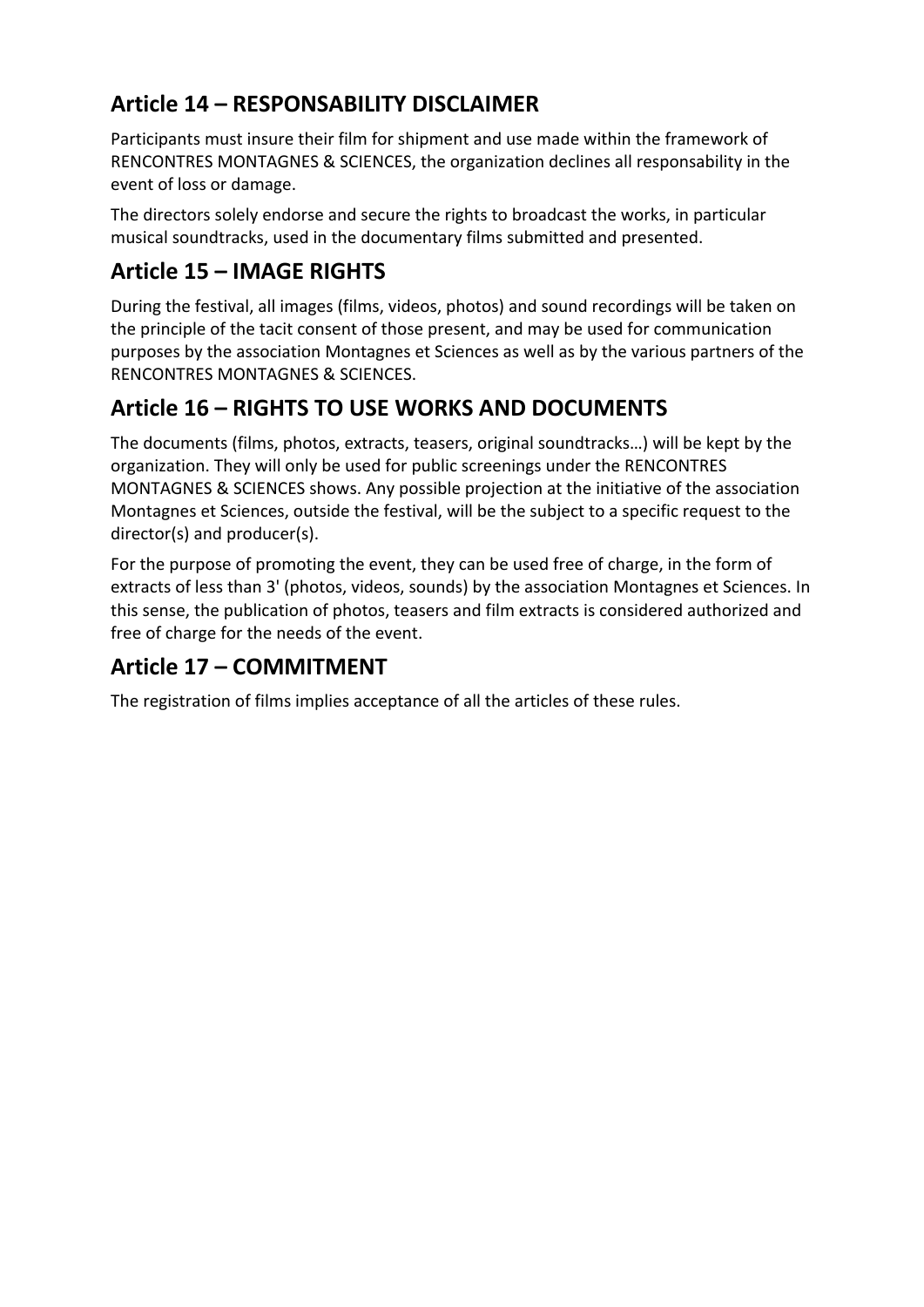## **RENCONTRES MONTAGNES & SCIENCES** 9th edition Registration file – 2022/2023

Welcome to RENCONTRES MONTAGNES & SCIENCES/moutain & science film festival. We are very happy to have you among us on this adventure! Before filling out this form and returning it to us, make sure you have read the rules. We reming you that the films should ideally reach us before June 15, 2022 :

- PREFERABLY on the https://www.shortfilmdepot.com platform
- Alternatively by download link to the following address: info@montagnes-sciences.fr (ATTENTION, APPLICATION FEES: €5 by check payable to the Association Montagnes et Sciences)

Either by post to: Olivier ALEXANDRE, 17 Avenue du Vercors, 38 240 MEYLAN – FRANCE (PLEASE NOTE, APPLICATION COSTS: €5 by check payable to the association Montagnes et Sciences)

The entire meetings team remains at your disposal by email : info@montagnes-sciences.fr

FILM TITLE:

YEAR/LENGHT (min):

THEMES:

DIRECTOR(S):

ADDRESS:

EMAIL:

PHONE:

PRODUCTER:

REQUEST TO RETURN THE FILM IN THE CASE OF A DVD/BLURAY AT THE COSTS OF THE SENDER (YES/NO):

**!!! DON'T FORGET TO JOIN A SYNOPSIS OF 10 LINES MAXIMUM !!!**

I undersigned a state of the director / producer (strike out the late of the late of the late of the late of the late of the late of the late of the late of the late of the late of the late of the late of the late of the l unnecessary mention), certify that I have read the RENCONTRES MONTAGNES & SCIENCES regulations and accept their terms and conditions. I hereby confirm the submission of the work described above to the 9<sup>th</sup> edition (2022-2023).

Place: Case of Caternal Date: Caternal Date: Signature: Signature: